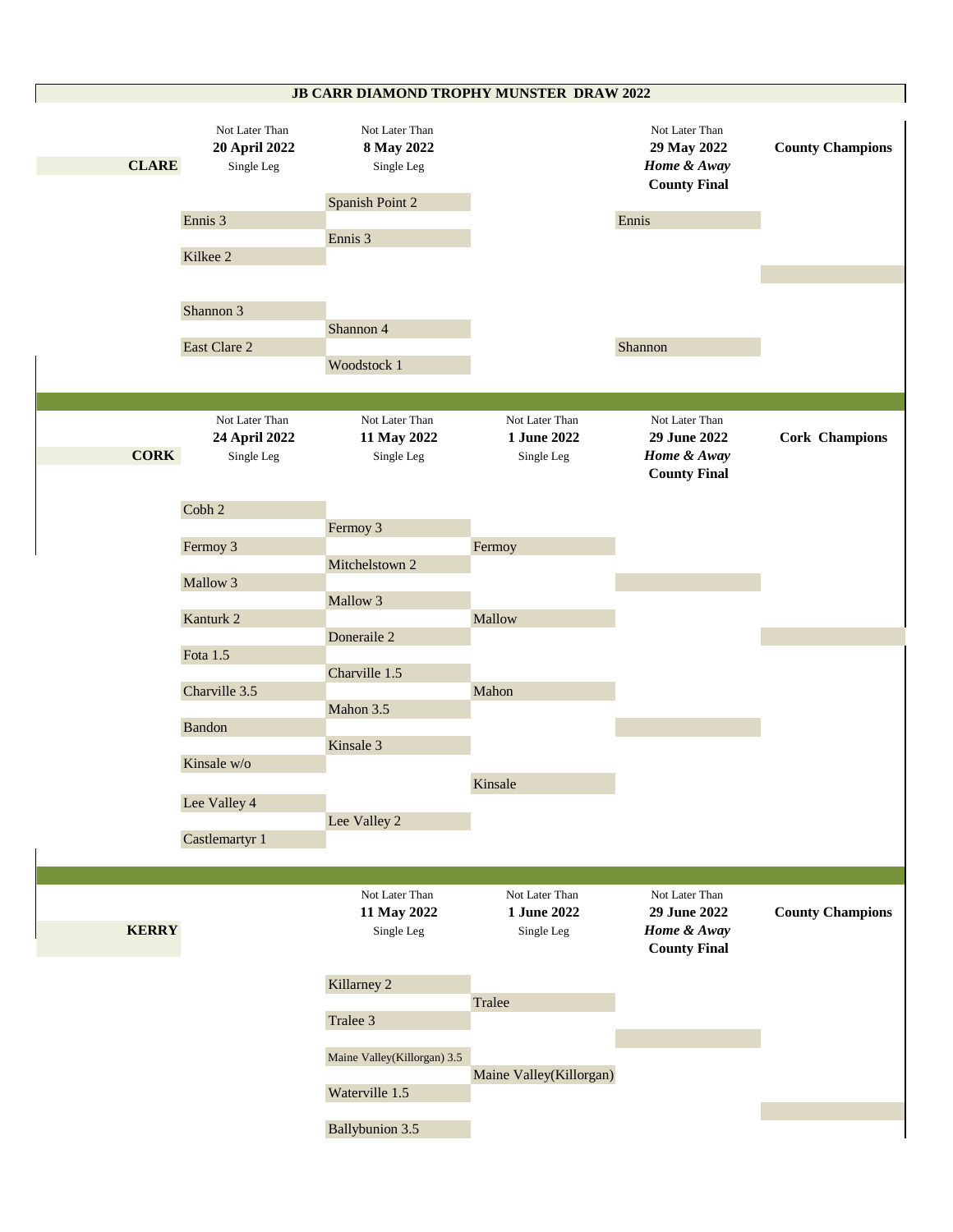|                                                                   | Castlegregory 1.5<br>Ballyheigue Castle w/o<br>Ceann Sibeal(Dingle) | Ballybunion<br><b>Ballyheigue Castle</b> |                                                                     |                         |
|-------------------------------------------------------------------|---------------------------------------------------------------------|------------------------------------------|---------------------------------------------------------------------|-------------------------|
| <b>LIMERICK</b>                                                   | Not Later Than<br>8 May 2022<br>Single Leg                          |                                          | Not Later Than<br>29 May 2022<br>Home & Away                        | <b>County Champions</b> |
|                                                                   | Rathbane 1<br>Adare Manor 4                                         |                                          | <b>Adare Manor</b>                                                  |                         |
|                                                                   | <b>Ballyneety 3</b>                                                 |                                          |                                                                     |                         |
|                                                                   | Newcastle West 2                                                    |                                          | Ballyneety                                                          |                         |
|                                                                   |                                                                     |                                          |                                                                     |                         |
| Not Later Than<br>20 April 2022<br><b>TIPPERARY</b><br>Single Leg | Not Later Than<br>8 May 2022<br>Single Leg                          |                                          | Not Later Than<br>29 May 2022<br>Home & Away<br><b>County Final</b> | <b>County Champions</b> |
| Clonmel 3                                                         | Clonmel 1.5                                                         |                                          |                                                                     |                         |
| Tipperary Town 2<br>Templemore 3                                  |                                                                     |                                          | Templemore                                                          |                         |
|                                                                   | Templemore 3.5                                                      |                                          |                                                                     |                         |
| Co. Tipperary 2                                                   |                                                                     |                                          |                                                                     |                         |
| Nenagh 3.5                                                        |                                                                     |                                          |                                                                     |                         |
| Ballykisteen 1.5                                                  | Nenagh 4                                                            |                                          |                                                                     |                         |
|                                                                   |                                                                     |                                          | Nenagh                                                              |                         |
| Carrick on Suir 1.5                                               | Cahir Park 1                                                        |                                          |                                                                     |                         |
| Cahir Park 3.5                                                    |                                                                     |                                          |                                                                     |                         |
|                                                                   |                                                                     |                                          |                                                                     |                         |
| Not Later Than                                                    |                                                                     |                                          | Not Later Than                                                      |                         |
| 20 April 2022<br><b>WATERFORD</b><br>Single Leg                   |                                                                     |                                          | 29 May 2022<br>Home & Away<br><b>County Final</b>                   | <b>County Champions</b> |
| Williamstown 2                                                    |                                                                     |                                          |                                                                     |                         |
| Dungarvan 3                                                       |                                                                     |                                          | Dungarvan                                                           |                         |